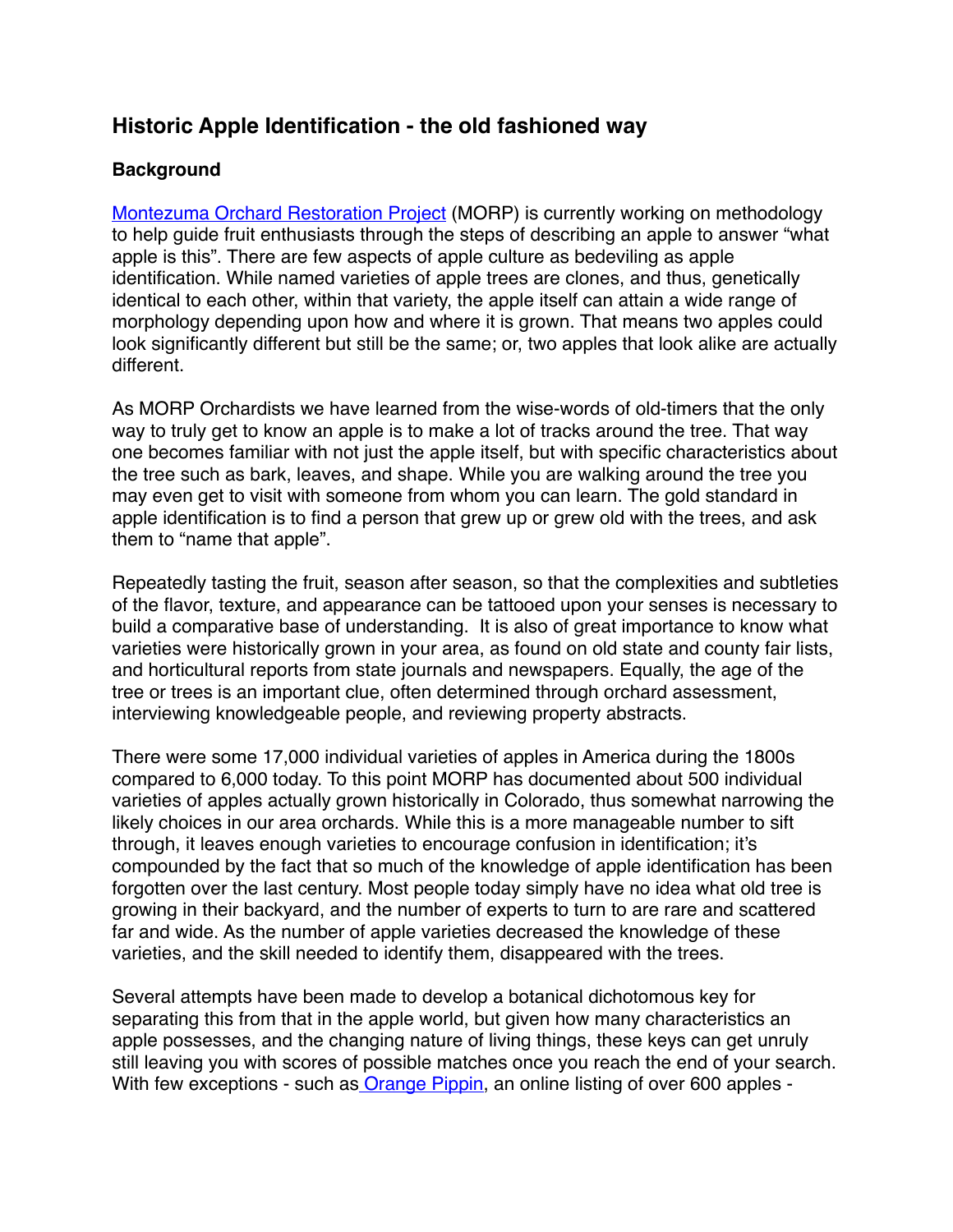detailing scores of attributes with hundreds of possible identifying features - efforts to develop a key for apples are as old as the ancient trees themselves.

Apples can be grouped into simpler terms: their uses - dessert, culinary, cider, their season of ripening - summer, fall, winter, or their flavor profile - acidy, sweet, bitter, sharp, etc. Sometimes the use matters more than the name; one can still know their old trees by knowing what the apple is good for. The apples can be used, and the trees grafted, while we try to learn their historical name.

[Another great tool to try to identify an old apple is the USDA pomological watercolor](http://usdawatercolors.nal.usda.gov/pom/home.xhtml)  collection, which was recently digitized and made available online. These beautiful paintings of fruit from the 1800s &1900s are worth more than a thousand words of flowery description.

Historically, three of the most important works on the subject are: Robert Hogg's, The Fruit Manual; S. A. Beach's, Apples of NewYork, and Edward Bunyard's, Hardy Fruits. All have small but densely packed sections in their books concerning the identification of apples. Beach lists about twenty five attributes for the tree, leaves, bark and fruit. Bunyard breaks apples into seven different groups. Hogg uses four specific structural components. In combining these three works MORP aims to make a more manageable guide for apple identification focused on Old Colorado Apples. Ideally, we will be able to identify historic Colorado apples (apples that were historically grown in our state, a few of which are of Colorado origin), group them by description, and thereby know them when we see them.

Given the limited information on such varieties as Ned, Basket, St. Vrain, Mountain Sweet, Colorado Sunset, and Colorado Red Streak, true identities may never be known on some specimens. Still, a comprehensible, methodical approach will help, when with apple in hand you ask, "What apple is this?"

Let us first become familiar with the works of these early pomologists.

## **[Hogg:](https://archive.org/details/fruitmanualguide00hoggrich)**

The 1884 Fifth Edition of Hogg's work contained in his words "the new classification of the Apple upon which I have for some years been engaged". Hogg based this classification upon four structural characters of the apple: the Stamens, the Tube, the Carpels, and the Sepals. By knowing the position of the stamens, the shape of the calyx tube and carpels, and the forms of the sepals one can learn one apple from another. For example, if an apple has marginal stamens, a conical tube, axile round cells, and an erect convergent calyx in a late red apple historic to Colorado, then we might surmise that it is a Melon apple. The only possible problem with this system is what the heck does all that mean?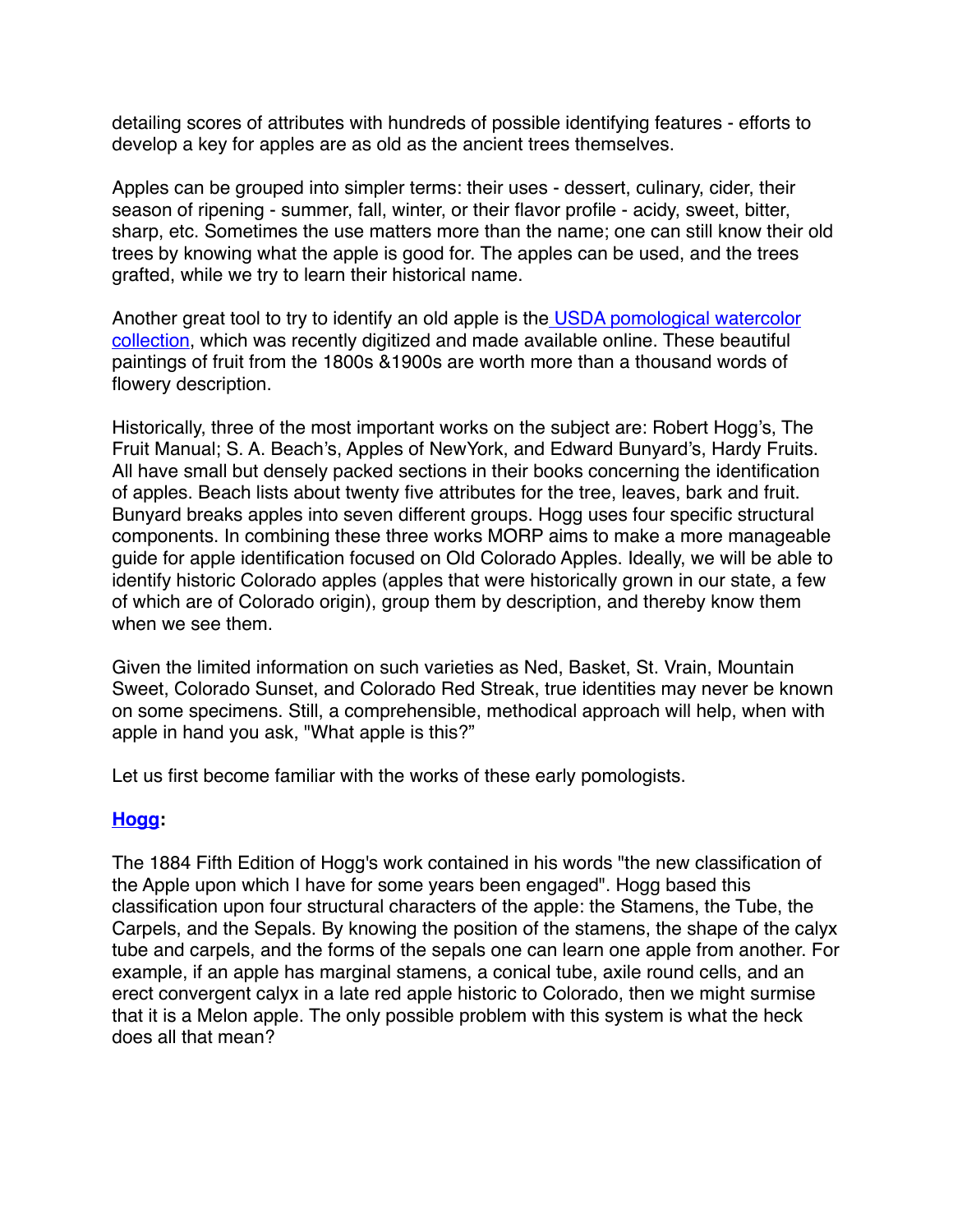## **[Bunyard:](http://www.biodiversitylibrary.org/bibliography/31413#/summary)**

Bunyard, published in London in 1920, breaks apples down into these seven groups based on specific attributes, or lack thereof; we have chosen not to encumber each group with Bunyard's names because it is more important to know the characteristics than to know that group one is Lord Darby, group two is Lanes, etc.

- 1. Smooth. Green. Sour. May have blush but not stripes. Rhode Island Greening is an example of this group.
- 2. Smooth. Striped. Sour. A few here are a little sweet. Bramley's, Twenty Ounce, and Tom Putt are in this group.
- 3. Smooth, Striped. Sweet. Nearly all of sufficient sweetness to be classed as desert. All have the stripes distinctly marked and not obscured by blush. Examples are Duchess of Oldenburg, Wagner, Wealthy, and again Twenty Ounce, suggesting the difficulty of fitting any apple into a single basket or bracket.
- 4. "Golden Nobel" group these apples have markedly golden skin, flushed but not striped. The beautiful old Winter Banana apples are our area's finest example.
- 5. Dark brown, red flush, absence of russet, rarely striped. Many of our historic Colorado varieties are in this group; Northern Spy, Delicious, Fameuse, Bietigheimer.
- 6. Reinettes Red and Russet. Very large proportion of best flavored fruits, characteristic is a mixture of red and russet. No acid cooking varieties. The Colorado Orange apple would join Autumn Pearmain, Ribston Pippin, and Golden Reinette here.
- 7. Russet without red. Golden Russet and Ashmead's Kernel were historically grown in Colorado.

Each of these groups has its own identification page. Across the top of the page were the forms of the apple: flattened or oblate, round, oblong, oval or conical. Going down from the top of the page, on the left hand margin, is the month of ripening, summer through winter. By combining the characteristics of the apple in your hand to the group description, and knowing the month, and understanding the basic forms of the apple, one should be able to match a specimen to a probable grouping. If then you know what was historic to your district, with good enough descriptions to place these varieties in to one of Bunyard's groups, you should be able to get a match and identify your apple, or at least narrow the options.

Remember, in using Bunyard's groups we are assuming that the discriminating factors he used, and his placement of apples into these groups, are correct. There is ample room for collaborating historic documentation, DNA testing, and, comparative digital analysis, including networking with other fruit enthusiasts.

#### **[Beach](https://archive.org/details/applesofnewyork02beac):**

If you ever want to learn about apples, Beach, and his iconic *Apples of New York,* is a foundational piece of knowledge. You cannot go around it, it must be passed through. If we are to gain continuity of our language, to share for comparison and collaboration our